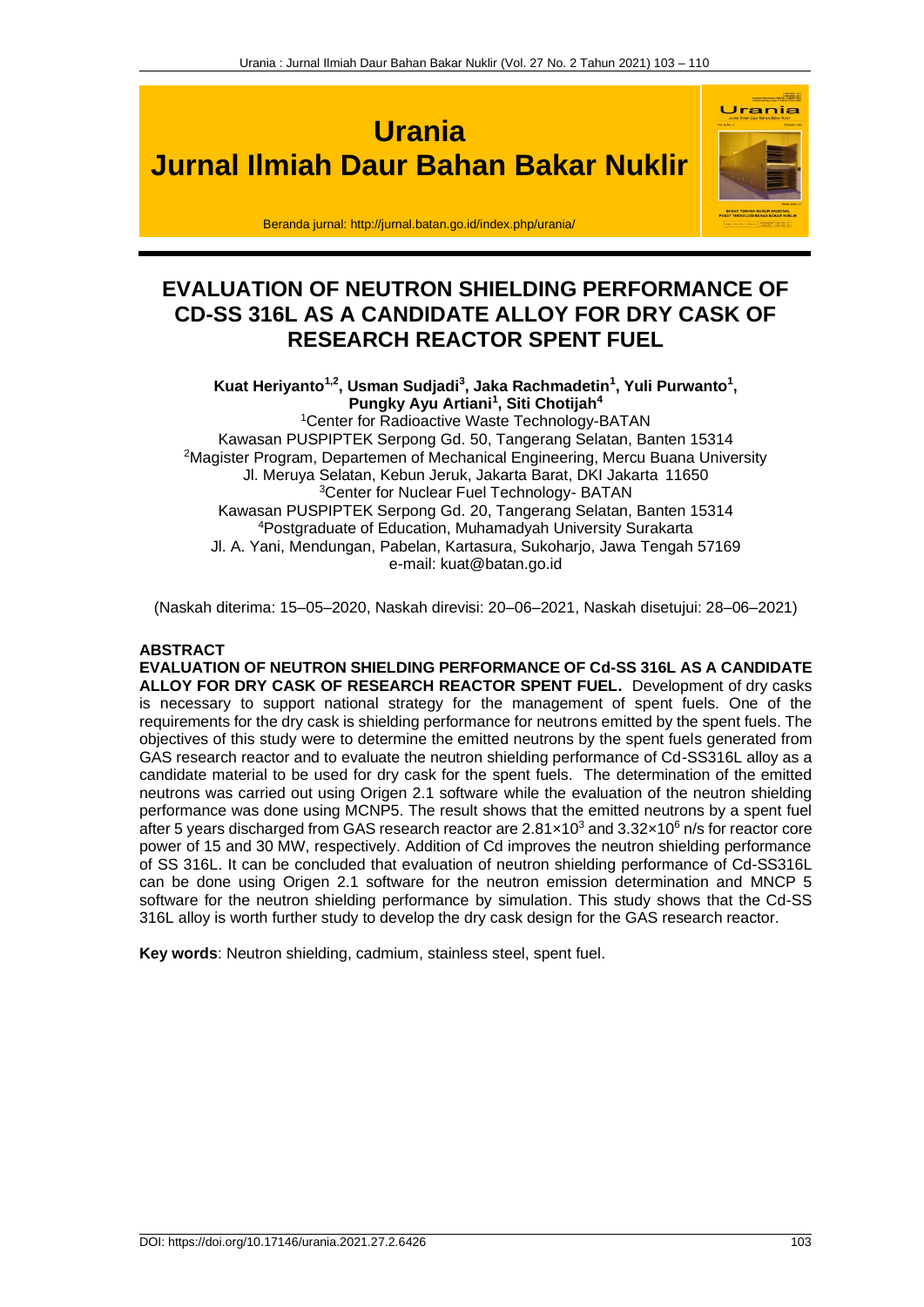### *ABSTRAK*

*EVALUASI KINERJA* **SHIELDING NEUTRON** *CD-SS 316L SEBAGAI KANDIDAT PADUAN UNTUK* **DRY CASK** *BAHAN BAKAR NUKLIR BEKAS REAKTOR RISET. Pengembangan* dry cask *diperlukan untuk mendukung strategi nasional pengelolaan Bahan Bakar Nuklir Bekas (BBNB). Salah satu syarat untuk* dry cask *adalah unjuk kerja shielding bagi neutron yang dipancarkan oleh BBNB yang akan disimpan di* dry cask*. Tujuan dari penelitian ini adalah untuk menentukan emisi neutron BBNB yang dihasilkan dari reaktor riset GAS dan untuk mengevaluasi kinerja pelindung neutron paduan Cd-SS316L sebagai calon material yang akan digunakan dalam wadah sistem kering BBNB. Metode yang dilakukan adalah menggunakan perangkat lunak Origen 2.1, kemudian menggunakan MCNP5. Hasil penelitian menunjukkan bahwa emisi neutron BBNB setelah 5 tahun yang dikeluarkan dari reaktor riset GAS masing-masing sebesar 2,81×103 dan 3,32×106 n/s untuk daya teras reaktor 15 dan 30 MW. Penambahan Cd meningkatkan kinerja perisai neutron SS 316L. Evaluasi unjuk kerja penahan neutron SS 316L dengan penambahan Cd yang merupakan kandidat material dry cask bahan bakar bekas dari reaktor riset GAS dapat dievaluasi menggunakan software Origen 2.1 untuk emisi neutron, sedangkan unjuk kerja penahan neutron dievaluasi dengan simulasi menggunakan software MNCP 5. Studi ini menunjukkan paduan Cd-SS 316L dapat digunakan untuk studi lebih lanjut untuk mengembangkan* desain dry cask *untuk reaktor riset GAS.*

*Kata kunci: Neutron shielding, cadmium, stainless steel, BBNB.*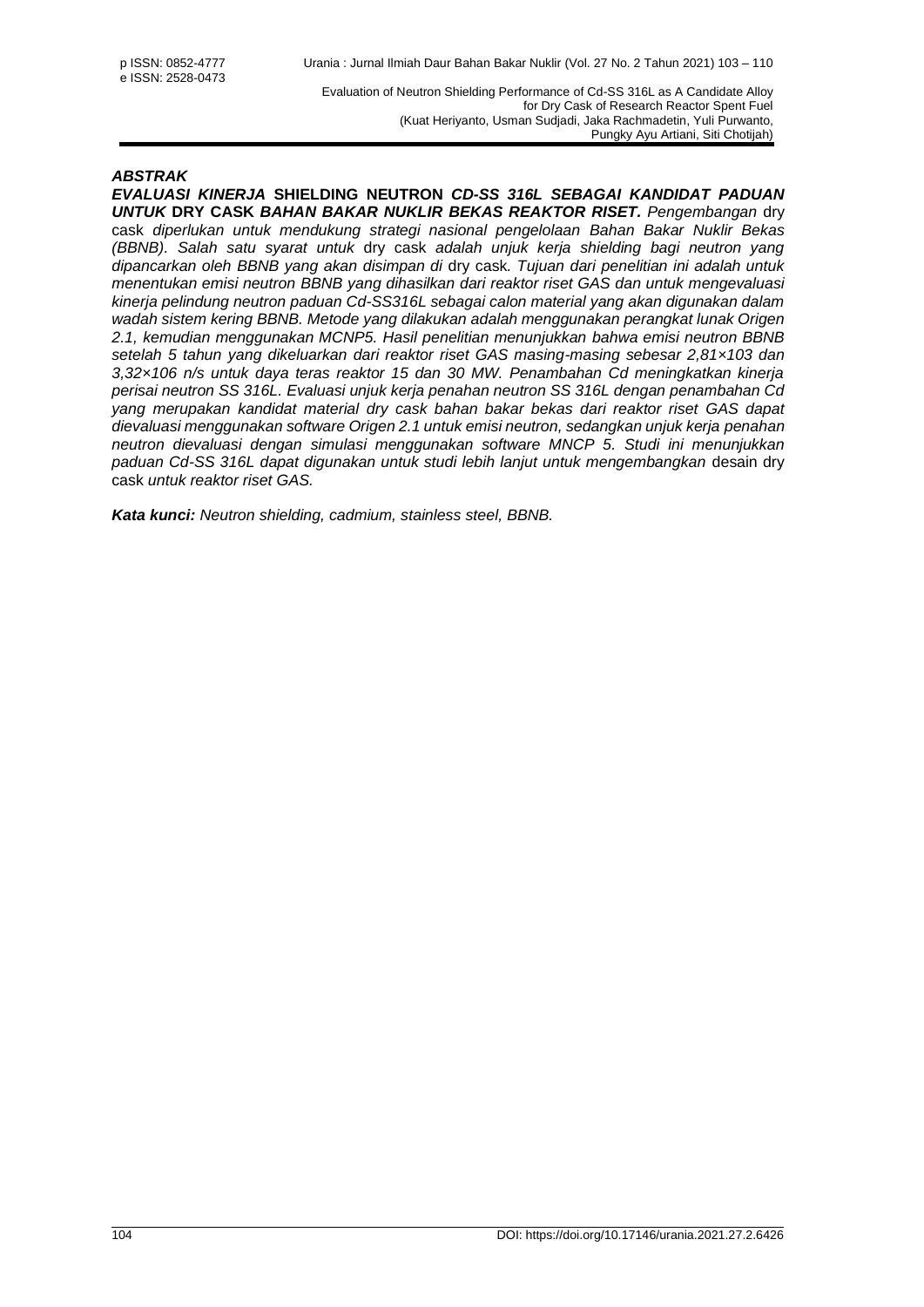#### **INTRODUCTION**

The operation of the G. A. Siwabessy (GAS) research reactor generated spent fuels that must be safely managed due to their high radioactivity. These spent fuels were stored in the reactor pool for at least 100 days to decrease their radioactivity and heat levels. Afterwards, the spent fuels were transferred to the storage pool in the Interim Storage Facility for Spent Fuels (ISSF) which is a wet storage type. Prolonged storage of the spent fuels in the storage pool should be avoided due to the risk of corrosion which may affect the integrity of the spent fuels. Further strategy that is planned for the management of this spent fuel is to transfer to dry storage facility prior to dispose of in a geological repository[1]. Due to the unavailability of the dry storage facility in Indonesia, the study to prepare this facility is necessary to support the national radioactive waste program.

The dry storage facility uses dry casks in which the spent fuels are enclosed. These dry casksshall comply many rigorous criteria and standard requirements, among which is shielding performance for neutron emitted by the spent fuels[2]. Stainless steel is widely used for canister of a dry cask for spent fuels because of its good corrosion resistance [3]-[5]. The canister is enclosed in overpack made of concrete or carbon steel for gamma radiation shielding. To improve neutron shielding performance, borated stainless steel has been used as a material for canister[6]. Stainless steel with addition of Gd has been studied as an alternative material because Gd has higher neutron cross section[7]. Another candidate additive for stainless steel is Cd because it also has higher neutron cross section but relatively cheaper compared to Gd.

The objectives of this study are to determine the emitted neutrons by the spent fuel generated from GAS research reactor and to evaluate the neutron shielding performance of Cd-SS316L alloy as a candidate material to be used in dry cask for the spent fuels. The emitted neutrons were calculated using Origen 2.1 software for spent fuels from the research reactor with core power 15 and 30 MW. The neutron shielding performance evaluation was carried out by comparing the neutron transmittance of SS316L and Cd-SS316L which were calculated using MCNP5. This software has been widely used for gamma and neutron shielding evaluation [8]-[12].

#### **METHODOLOGY**

#### **a. Calculation of neutron inventory in spent fuel.**

Neutron inventory in the spent fuel generated from the GA. Siwabessy research reactor was calculated using Origen 2.1 software[13][14]. Two values of reactor core power were used in the calculation i.e., 15 and 30 MW which represented the existing operation and design values, respectively. The input parameters for the calculation of the spent fuels assembly from the research reactor with those core power values were shown in [Table 1.](#page-2-0) The emitted neutrons from the spent fuels were then calculated as a function of time after being discharged from the reactor using the same software.

<span id="page-2-0"></span>

|  | Table 1. Input parameter for calculation of the |  |  |
|--|-------------------------------------------------|--|--|
|  | emitted neutrons from the research              |  |  |
|  | reactor spent fuels[15].                        |  |  |

|                                | Core power            |                       |  |  |
|--------------------------------|-----------------------|-----------------------|--|--|
| Parameter                      | <b>15 MW</b>          | 30 MW                 |  |  |
| Power (MW/FE)                  | $3.75 \times 10^{-1}$ | $7.50 \times 10^{-1}$ |  |  |
| Burn-up (MWD)                  | $7.6 \times 10^{1}$   | $1.54 \times 10^{2}$  |  |  |
| Flux $(N/cm2.s)$               | $7.18 \times 10^{13}$ | $1.31 \times 10^{15}$ |  |  |
| Enrichment of                  | 19.75                 | 19.75                 |  |  |
| 235U(%)                        |                       |                       |  |  |
| Weight of <sup>235</sup> U per | 250                   | 250                   |  |  |
| FE (                           |                       |                       |  |  |

#### **b. Neutron shielding performance of Cd-SS 316L.**

The sample used for neutron shielding performance evaluation was based on SS 316L, the composition of which is shown in [Table 2.](#page-2-1) This alloy was then modified with the addition of 3, 5, 7.5, and 10 wt.% Cd. The density of those alloys is shown in [Table](#page-3-0) *3*.

| Table 2. Composition of SS 316L[16]. |  |  |  |  |
|--------------------------------------|--|--|--|--|
|--------------------------------------|--|--|--|--|

<span id="page-2-1"></span>

|       | ٠           |  |  |
|-------|-------------|--|--|
|       | Composition |  |  |
|       | (%          |  |  |
| С     | 0.03        |  |  |
| Si    | 0.3         |  |  |
| P     | 0.027       |  |  |
| Si    | 0.30        |  |  |
| Cr    | 17          |  |  |
| Mn    | 1.94        |  |  |
| Fe    | 47.854      |  |  |
| Ni    | 10.30       |  |  |
| Mo    | 22.21       |  |  |
| N     | 0.039       |  |  |
| Total | 100         |  |  |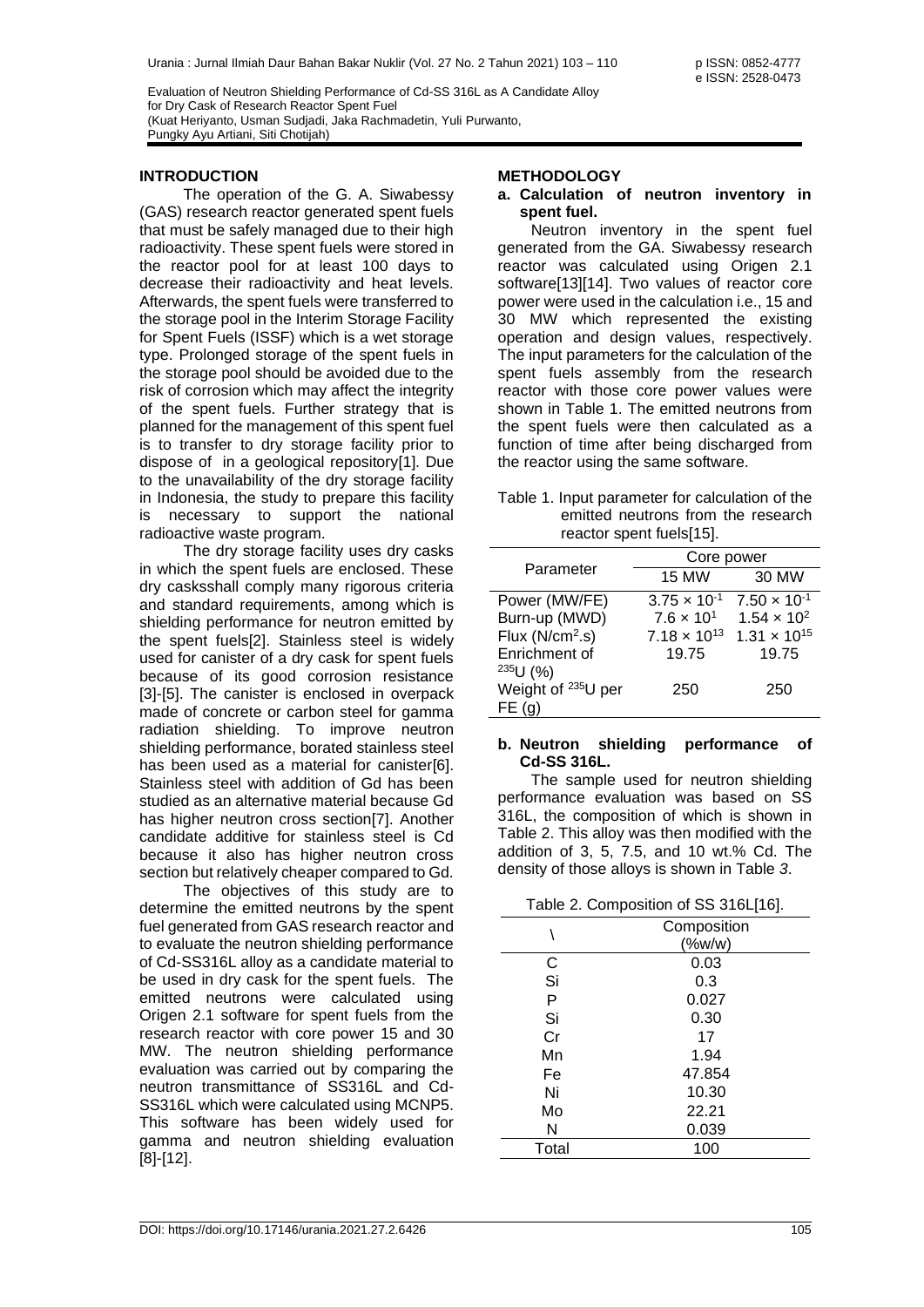<span id="page-3-0"></span>

|         | Table 3. The material density used for |  |  |
|---------|----------------------------------------|--|--|
|         | shielding performance simulation in    |  |  |
| MCNP 5. |                                        |  |  |
|         |                                        |  |  |

| Density $(g/cm3)$<br>Sample   |  |
|-------------------------------|--|
| SS 316L<br>8.0000             |  |
| 3 wt.% Cd-SS 316L<br>8.0195   |  |
| 5 wt.% Cd-SS 316L<br>8.0325   |  |
| 7.5 wt.% Cd-SS 316L<br>8.0488 |  |
| 10 wt.% Cd-SS 316L<br>8.0650  |  |

The neutron shielding performance was evaluated by the simulation of neutron transmittance of the sample using MCNP5 program with ENDF/B-VI.8 database. For thermal neutron shielding performance evaluation, a neutron point source with energy of 0.0253 eV was used in the simulation, of which the geometry model is shown in [Figure](#page-3-1)  [1.](#page-3-1) The distance from the neutron source to the incident plane of the sample was 10 cm. Two points detectors, one each was placed at the point of incident and at another end of the sample. The former was to obtain the incident intensity (*I0*), while the latter was for the neutron intensity passing through the sample (*I*). The neutron transmission was then calculated from the ration of *I* and *I0*. The simulation was carried out for each variation of Cd-SS 316L sample with thickness of 0.1, 0.2, 0.3, 0.4, 0.5, and 1.0 cm. The Cd-SS316L is a solid composite material that will be used as a neutron absorber. Additionally, the simulation was also carried out for SS 316L with various Gd contents as reported by other researchers to compare the simulation result[17].



<span id="page-3-1"></span>Figure 1. Schematic geometry for simulation of thermal neutron shielding.

For fast neutron shielding evaluation, simulation was carried out with a geometry model as shown in [Figure 2.](#page-3-2) The neutron source used in the simulation was based on<sup>241</sup>Am<sup>9</sup>Be with density of 1.3 g/cm<sup>3</sup> and average energy of 4.5 MeV[18]. The source was placed in a paraffin which have inner cylinder with one open end. The open end was closed with a 5 cm thickness of paraffin. Neutron detection was simulated using a rectangular neutron detector with dimensions of  $50.8x$  19.8  $\times$  140.9 mm. The sample was placed between the paraffin and the detector. The Cd contents in SS 316L samples were the same as the previous simulation with a 0.0253 eV neutron source while the sample thicknesses were 0.3, 0.5, and 1.0 cm.



<span id="page-3-2"></span>Figure 2. Schematic geometry for simulation of fast neutron shielding.

### **RESULTS AND DISCUSSION a. Neutron emission from a spent fuel**

[Figure 3](#page-4-0) shows the total neutron emitted by a spent fuel assembly generated from GAS research reactor with core power of 15 and 30 MW. The emitted neutron mainly originated from spontaneous fission of actinides and (α,n) reaction. For core power of 15 MW, the total neutron emitted by a spent fuel freshly discharged from the research reactor was  $8.86 \times 10^3$  n/s. This value sharply decreased to 2.81 $\times$  10<sup>3</sup> n/s after 5 years, then the value became relatively constant as the time increased. On the other hand, the total neutron emitted by a spent fuel freshly discharged from the research reactor with core power of 30 MW was  $3.32 \times 10^6$  n/s which approximately three order magnitude greater than that of the 15 MW. This value decreased to 2.56 $\times$  10 $^6$  n/s after 5 years. These results show that shielding evaluation for the calculated emitted neutron is required in designing dry cask for the spent fuel from GAS research reactor.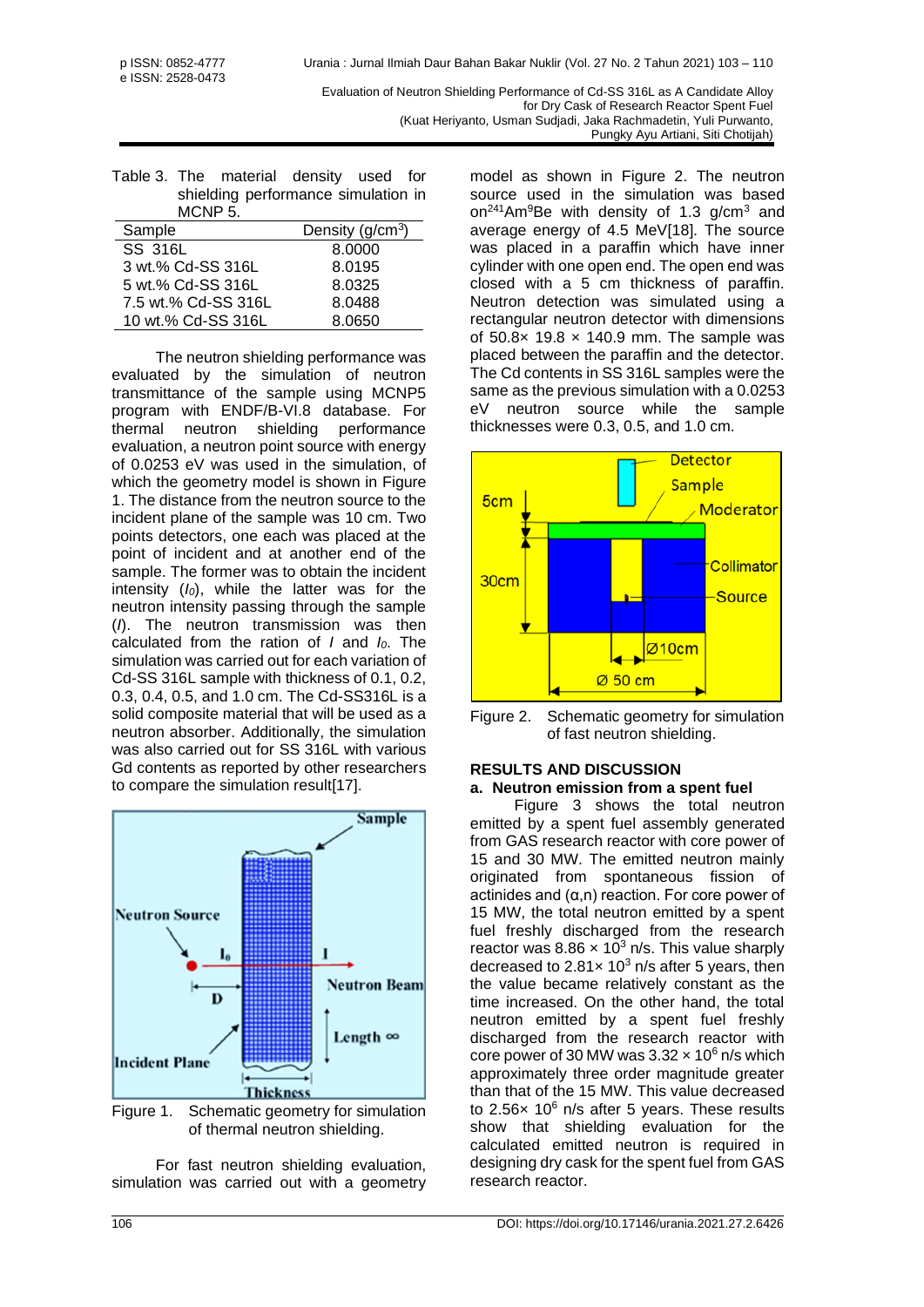

<span id="page-4-0"></span>Figure 3. Neutron emission from the RSG-GAS spent fuel with core power of (a) 15 and (b) 30 MW.

#### **b. Neutron shielding performance of Cd-SS316L**

Figure 4 shows the neutron transmittance of the SS 316L-based alloys for thermal neutron with single energy of 0.0253 eV. For a test case, the resultsof simulation with 7.78wt.% Gd-SS 316L were compared with those have been previously reported by other researchers that carried out the simulation with different software but the same geometry with this study. As can be seen in the figure 4, the result for 7.78wt.% Gd-SS316L was closely fit with another study which prove the validity of the simulation result of this study. The figure 4 also shows that the SS 316L with addition of Cd have significantly better performance to attenuate neutrons from a 0.0253 eV neutron source, albeit to a lesser extent compared to that of with Gd addition.

The neutron transmittance of a1 cm thick of SS316L was 3.31×10-1 . The neutron transmittance value significantly decreased to  $8.30\times10^{-4}$  for the same sample with addition of 7.78wt.% Cd. It shows that the SS 316L with the addition of 7.78 wt.% Cd has better performance in absorbing neutrons than SS 316L. This value corresponds to more than 99.9% of neutron from the source was attenuated by the sample. This result suggests that the Cd-SS 316L alloy can efficiently attenuate thermal neutrons and therefore can be used as an alternative for thermal neutron shielding material used in the dry cask.







Figure 5. Neutron transmittance of SS316L with addition of various wt.% Cd as at different thicknesses from a 0.0253 eV neutron source.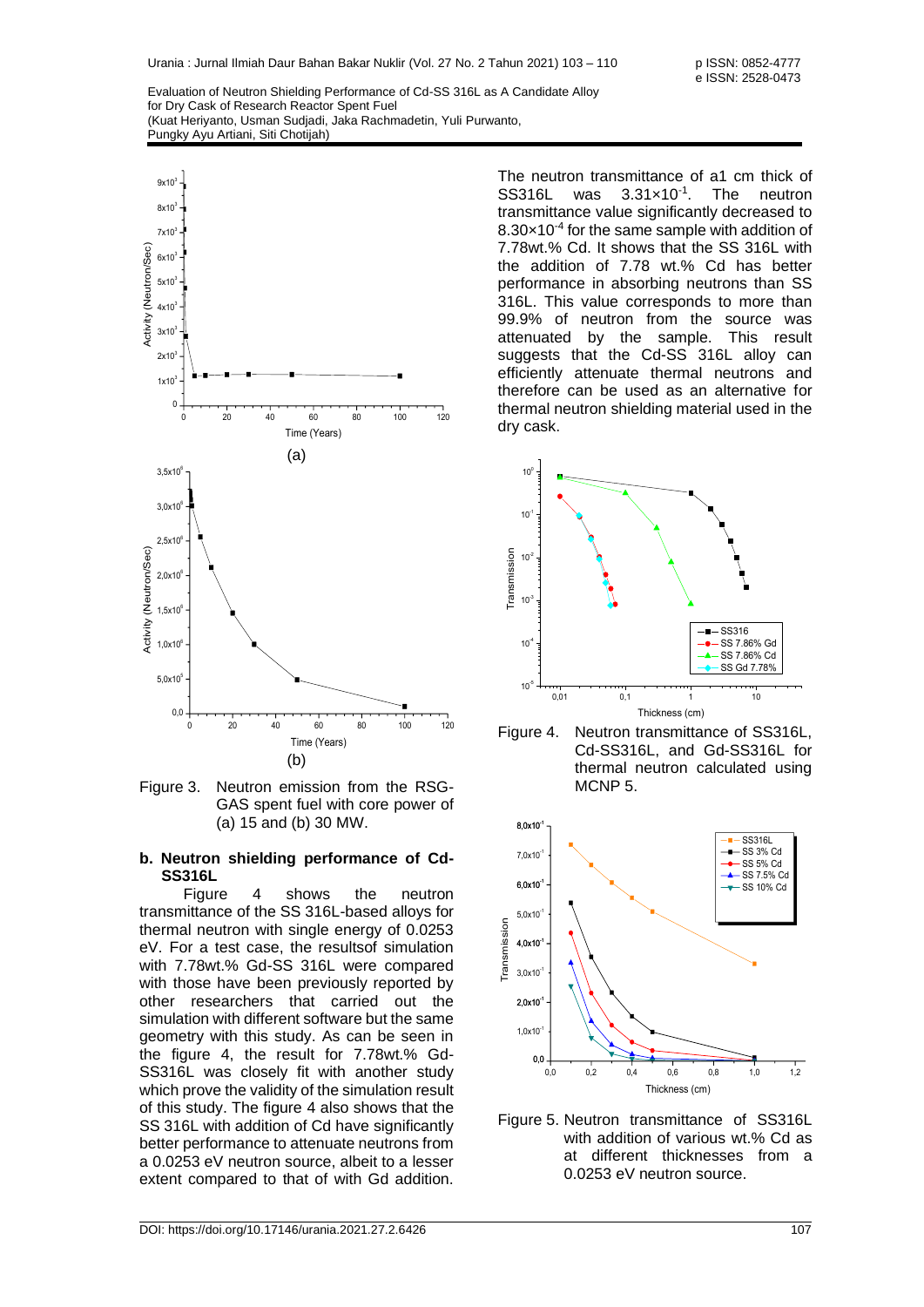Figure 5 shows the neutron transmittance of SS 316L with various Cd contents and thicknesses. At the same thickness, the neutron transmission values continuously decreased as the content of Cd in the SS 316L sample increased from 0 to 10 wt.%. For example, the transmission of SS316L with addition of 0, 3, 5, and 10 wt.% Cd at 0.5 cm thickness were  $5.09 \times 10^{-1}$ ,  $9.93 \times 10^{-2}$ ,  $3.58 \times 10^{-2}$ ,  $9.5 \times 10^{-3}$ , and  $3.07 \times 10^{-3}$ , respectively. This result further corroborates the fact that addition of Cd significantly improves the neutron shielding performance of SS 316L as mentioned previously.

Figure 6 shows neutron transmission from a 4.5 MeV neutron source moderated with 5 cm thickness paraffin passing through the SS 316L sample with various contents of Cd and thicknesses..



Figure 6. Neutron transmittance of SS316 with addition of various wt.% Cd at different thicknesses from a 4.5 MeV neutron source moderated with 5 cm thickness paraffin.

As can be seen from the content figure 6, addition of Cd only slightly improved the neutron shielding performance of SS 316L. At 0.5 cm thickness, for example, the neutron transmission for SS 316L was 4.73x10<sup>-1</sup>. The value decreased to  $3.79\times10^{-1}$  with the addition of 3 wt.% of Cd. As the Cd contents increased to 10%, the values were approximately constant which were  $3.71 \times 10^{-1}$ , 3.68 $\times 10^{-1}$ , and 3.68×10-1 for 5, 7.5, and 10wt.% Cd-SS 316L, respectively. These values correspond to about 63% of the neutrons were attenuated by the sample which were smaller than those for a 0.0253 eV neutron source previously discussed. These results suggest that the CdSS 316L has less shielding performance for high neutron energy compared to that of thermal energy. This result is consistent to the properties of Cd which has higher neutrons cross section for thermal neutrons than that of fast neutrons. Further study such as additional material for slowing down the high energy neutrons will be carried out to improve the performance of Cd-SS 316L to attenuate this type of neutrons

Pungky Ayu Artiani, Siti Chotijah)

# **CONCLUSIONS**

Evaluation of neutron shielding performance of SS 316L with addition of Cd which is the candidate material for dry cask of the spent fuels from the GAS research reactor can be evaluated using origen 2.1 software for neutron emission, while the neutron shielding performance was evaluated by the simulation using MNCP 5 software. The result shows that the emitted neutrons by spent fuel after 5 years discharged from GAS research reactor were  $2.81 \times 10^3$  and  $3.32 \times 10^6$  n/s for reactor core power of 15 and 30 MW, respectively. The neutron transmission of a 0.0253 eV neutron source passing through a 0.5 cm thickness SS 316L was 55% and decreased to 3.58% with the addition of 5 wt.% Cd. On the other hand, the neutron transmission of a 4.5 MeV neutron source with 5 cm thickness paraffin as moderator passing through SS 316L and 5 wt.% Cd-SS 316L were 47.3 and 37.1%. Addition of Cd to SS 316L improves the neutron shielding performance and the alloy can be used for further study to develop the dry cask design for the GAS research reactor.

# **ACKNOWLEDGEMENT**

The authors would like to thank to Ir. Aisyah, MT and Drs. Amir Hamzah from BATAN for their support and assistance. The financial of this study was supported by Indonesia Endowment Fund for Education (LPDP) through Program Prioritas Riset Nasional Grant No: 15/E1/III/PRN/2021.

# **REFERENCES**

- [1] R. Ratiko, D. S. Wisnubroto, N. Nasruddin, and T. M. I. Mahlia, "Current and future strategies for spent nuclear fuel management in Indonesia," *Energy Strateg. Rev.*, vol. 32, p. 100575, 2020, doi: 10.1016/j.esr.2020.100575.
- [2] IAEA, "IAEA Safety Standards: Storage of Spent Nuclear Fuel.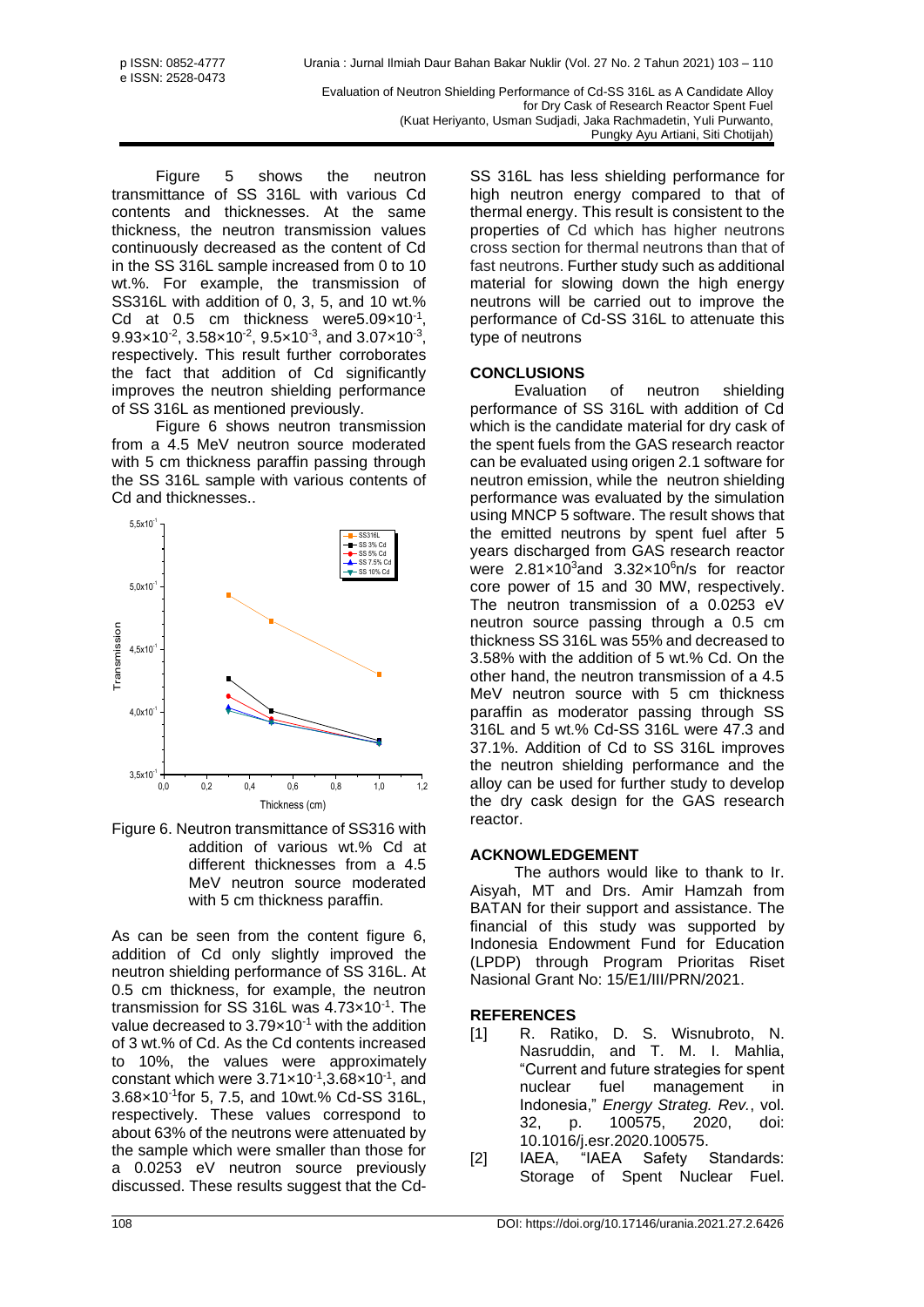Specific Safety Guide No. SSG-15," vol. 15, p. 132, 2012, [Online]. Available: http://wwwpub.iaea.org/MTCD/publications/PDF/ Pub1503\_web.pdf.

- [3] M. K. Ajiriyanto, D. Kisworo, D. Hariyadi, and Sigit, "Ketahanan korosi bahan struktur AlMg-2 dalam media air pasca perlakuan panas dan pendinginan," *J. Teknol. Bahan Nukl.*, vol. 1, no. 2, pp. 88–94, 2005.
- [4] X. Chen, J. Li, X. Cheng, H. Wang, and Z. Huang, "Effect of heat treatment on microstructure, mechanical and corrosion properties of austenitic stainless steel 316L using arc additive manufacturing," *Mater. Sci. Eng. A*, vol. 715, pp. 307–314, 2018, doi: 10.1016/j.msea.2017.10.002.
- [5] H. D. Sohn and J. K. Kim, "Effect of stainless steel plate position on neutron multiplication factor in spent fuel storage racks," *Nucl. Eng. Technol.*, vol. 43, no. 1, pp. 75–82, 2011,doi:10.5516/NET.2011.43.1.075.
- [6] S. Hafez, S. El-Kameesy, M. Eissa, R. Elshazly, M. Elfawkhry, and A. Saed, "The effect of boron and titanium addition on the behavior of steel alloys of base composition AISI304 as a nuclear radiation shielding material," *Arab J. Nucl. Sci. Appl.*, 2019, doi: 10.21608/ajnsa.2019.5818.1131.
- [7] S. Wan, *et al.*, "155/157Gd areal density: A model for design and fabrication of Gd2O3/316L novel neutron shielding composites," *Vacuum*, vol. 176, p. 109304, March 2020,doi:10.1016/j.vacuum.2020.1093 04.
- [8] A. Mohammadi, M. Hassanzadeh, and M. Gharib, "Shielding calculation and criticality safety analysis of spent fuel transportation cask in research reactors," *Appl. Radiat. Isot.*, vol. 108, pp. 129–132, 2016, doi: 10.1016/j.apradiso.2015.12.045.
- [9] E. S. A. Waly, M. A. Fusco, and M. A. Bourham, "Impact of specialty glass and concrete on gamma shielding in multi-layered PWR dry casks," *Prog. Nucl. Energy*, vol. 94, pp. 64–70, 2017, doi: 10.1016/j.pnucene.2016.09.017.
- [10] S. J. Park, J. G. Jang, and H. K. Lee, "Computational investigation of the neutron shielding and activation

characteristics of borated concrete with polyethylene aggregate," *J. Nucl. Mater.*, vol. 452, no. 1–3, pp. 205–211, 2014, doi: 10.1016/j.jnucmat.2014.05.010.

- [11] O. Gencel, A. Bozkurt, E. Kam, and T. Korkut, "Determination and calculation of gamma and neutron shielding characteristics of concretes containing different hematite proportions," *Ann. Nucl. Energy*, vol. 38, no. 12, pp. 2719–2723, 2011, doi: 10.1016/j.anucene.2011.08.010.
- [12] S. Suwoto, H. Adrial, and Z. Zuhair, "Analisis Kuat Sumber Neutron Dan Perhitungan Laju Dosis Neutron Teras Awal Rde," *Urania J. Ilm. Daur Bahan Bakar Nukl.*, vol. 23, no. 1, pp. 33–44, 2017, doi: 10.17146/urania.2017.23.1.3119.
- [13] A. . Croft, "A User's Manual for the ORIGEN2 Computer Code." Oak Ridge National Laboratory, 1980.
- [14] A. G. Croff, "ORIGEN2: A Versatile Computer Code for Calculating the Nuclide Compositions and Characteristics of Nuclear Materials," *Nucl. Technol.*, vol. 62, no. 3, pp. 335– 352, 1983, doi: 10.13182/nt83-1.
- [15] A. B. Ginting and P. H. Liem, "Absolute burnup measurement of LEU silicide fuel plate irradiated in the RSG GAS multipurpose reactor by destructive radiochemical technique," *Ann. Nucl. Energy*, vol. 85, pp. 613–620, 2015, doi: 10.1016/j.anucene.2015.06.016.
- [16] J. Qiu, A. Wu, Y. Li, Y. Xu, R. Scarlat, and D. D. Macdonald, "Galvanic corrosion of type 316L stainless steel and graphite in molten fluoride salt," *Corros. Sci.*, vol. 170, October, 2020, doi: 10.1016/j.corsci.2020.108677.
- [17] X. Yang, L. Song, B. Chang, Q. Yang, X. Mao, and Q. Huang, "Development of Gd-Si-O dispersed 316L stainless steel for improving neutron shielding performance," *Nucl. Mater. Energy*, vol. 23, no. November 2019, p. 100739, 2020, doi: 10.1016/j.nme.2020.100739.
- [18] J. Scherzinger *et al.*, "Tagging fast neutrons from an 241Am/9Be source," *Appl. Radiat. Isot.*, vol. 98, pp. 74–79, 2015,doi:10.1016/j.apradiso.2015.01. 003.